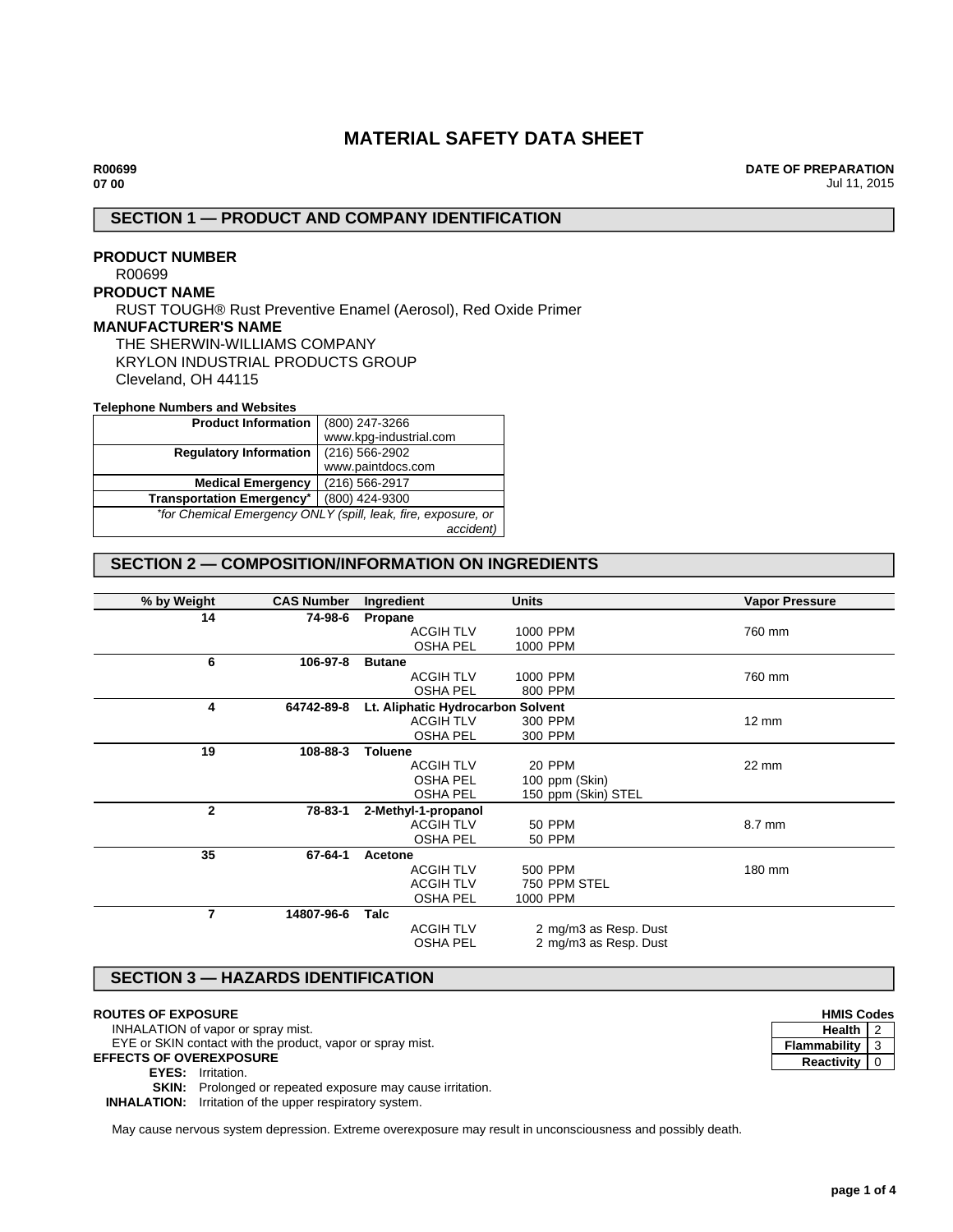Prolonged overexposure to hazardous ingredients in Section 2 may cause adverse chronic effects to the following organs or systems: • the liver

- the urinary system
- the cardiovascular system
- the reproductive system

#### **SIGNS AND SYMPTOMS OF OVEREXPOSURE**

Headache, dizziness, nausea, and loss of coordination are indications of excessive exposure to vapors or spray mists. Redness and itching or burning sensation may indicate eye or excessive skin exposure.

## **MEDICAL CONDITIONS AGGRAVATED BY EXPOSURE**

None generally recognized.

#### **CANCER INFORMATION**

For complete discussion of toxicology data refer to Section 11.

## **SECTION 4 — FIRST AID MEASURES**

- **EYES:** Flush eyes with large amounts of water for 15 minutes. Get medical attention.
- **SKIN:** Wash affected area thoroughly with soap and water.
	- Remove contaminated clothing and launder before re-use.

**INHALATION:** If affected, remove from exposure. Restore breathing. Keep warm and quiet.

**INGESTION:** Do not induce vomiting. Get medical attention immediately.

## **SECTION 5 — FIRE FIGHTING MEASURES**

| <b>FLASH POINT</b>  | LEL | UEL  |
|---------------------|-----|------|
| Propellant $< 0$ °F | 0.9 | 12.8 |

**EXTINGUISHING MEDIA**

Carbon Dioxide, Dry Chemical, Foam

#### **UNUSUAL FIRE AND EXPLOSION HAZARDS**

Containers may explode when exposed to extreme heat.

Application to hot surfaces requires special precautions.

During emergency conditions overexposure to decomposition products may cause a health hazard. Symptoms may not be immediately apparent. Obtain medical attention.

### **SPECIAL FIRE FIGHTING PROCEDURES**

Full protective equipment including self-contained breathing apparatus should be used.

Water spray may be ineffective. If water is used, fog nozzles are preferable. Water may be used to cool closed containers to prevent pressure build-up and possible autoignition or explosion when exposed to extreme heat.

## **SECTION 6 — ACCIDENTAL RELEASE MEASURES**

### **STEPS TO BE TAKEN IN CASE MATERIAL IS RELEASED OR SPILLED**

Remove all sources of ignition. Ventilate the area.

Remove with inert absorbent.

## **SECTION 7 — HANDLING AND STORAGE**

### **STORAGE CATEGORY**

Not Available

### **PRECAUTIONS TO BE TAKEN IN HANDLING AND STORAGE**

Keep away from heat, sparks, and open flame. Vapors will accumulate readily and may ignite explosively.

During use and until all vapors are gone: Keep area ventilated - Do not smoke - Extinguish all flames, pilot lights, and heaters - Turn off stoves, electric tools and appliances, and any other sources of ignition.

Consult NFPA Code. Use approved Bonding and Grounding procedures.

Contents under pressure. Do not puncture, incinerate, or expose to temperature above 120F. Heat from sunlight, radiators, stoves, hot water, and other heat sources could cause container to burst. Do not take internally. Keep out of the reach of children.

## **SECTION 8 — EXPOSURE CONTROLS/PERSONAL PROTECTION**

### **PRECAUTIONS TO BE TAKEN IN USE**

#### Use only with adequate ventilation.

Avoid contact with skin and eyes. Avoid breathing vapor and spray mist.

Wash hands after using.

This coating may contain materials classified as nuisance particulates (listed "as Dust" in Section 2) which may be present at hazardous levels only during sanding or abrading of the dried film. If no specific dusts are listed in Section 2, the applicable limits for nuisance dusts are ACGIH TLV 10 mg/m3 (total dust), 3 mg/m3 (respirable fraction), OSHA PEL 15 mg/m3 (total dust), 5 mg/m3 (respirable fraction).

#### **VENTILATION**

Local exhaust preferable. General exhaust acceptable if the exposure to materials in Section 2 is maintained below applicable exposure limits. Refer to OSHA Standards 1910.94, 1910.107, 1910.108.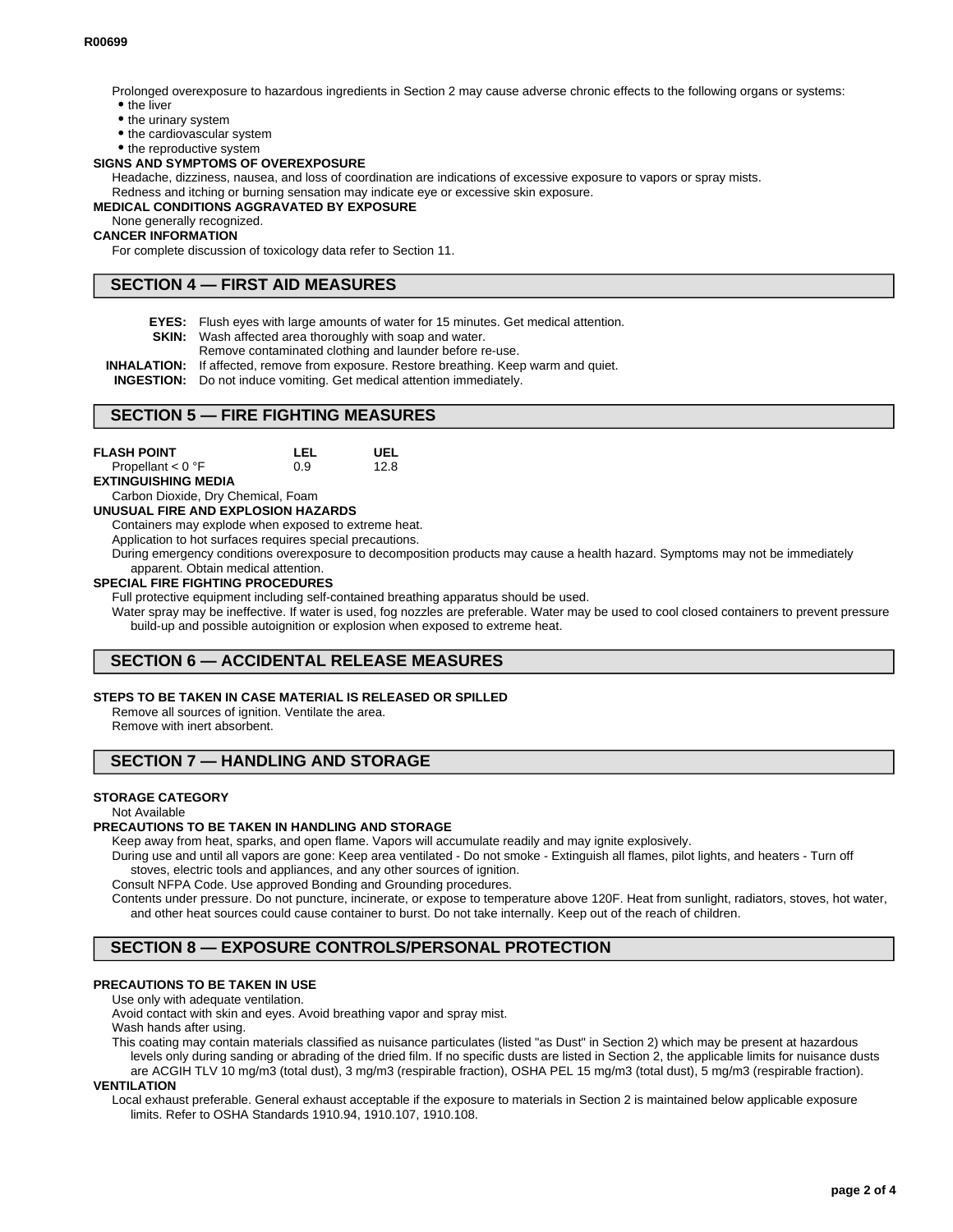### **RESPIRATORY PROTECTION**

If personal exposure cannot be controlled below applicable limits by ventilation, wear a properly fitted organic vapor/particulate respirator approved by NIOSH/MSHA for protection against materials in Section 2.

When sanding or abrading the dried film, wear a dust/mist respirator approved by NIOSH/MSHA for dust which may be generated from this product, underlying paint, or the abrasive.

#### **PROTECTIVE GLOVES**

None required for normal application of aerosol products where minimal skin contact is expected. For long or repeated contact, wear chemical resistant gloves.

#### **EYE PROTECTION**

Wear safety spectacles with unperforated sideshields.

## **OTHER PRECAUTIONS**

Intentional misuse by deliberately concentrating and inhaling the contents can be harmful or fatal.

## **SECTION 9 — PHYSICAL AND CHEMICAL PROPERTIES**

| <b>PRODUCT WEIGHT</b>                     | $6.76$ lb/gal  | 809q/1        |
|-------------------------------------------|----------------|---------------|
| <b>SPECIFIC GRAVITY</b>                   | 0.81           |               |
| <b>BOILING POINT</b>                      | $< 0 - 325$ °F | <-18 - 162 °C |
| <b>MELTING POINT</b>                      | Not Available  |               |
| <b>VOLATILE VOLUME</b>                    | 91%            |               |
| <b>EVAPORATION RATE</b>                   | Faster than    |               |
|                                           | ether          |               |
| <b>VAPOR DENSITY</b> Heavier than air     |                |               |
| <b>SOLUBILITY IN WATER</b> Not Available  |                |               |
| pН                                        | > 2.0, < 11.5  |               |
| COMPOUNDS (VOC Theoretical - As Packaged) |                |               |

**VOLATILE ORGANIC CO** Volatile Weight 45.35% Less Water and Federally Exempt Solvents

## **SECTION 10 — STABILITY AND REACTIVITY**

#### **STABILITY — Stable**

**CONDITIONS TO AVOID** None known. **INCOMPATIBILITY** None known. **HAZARDOUS DECOMPOSITION PRODUCTS** By fire: Carbon Dioxide, Carbon Monoxide **HAZARDOUS POLYMERIZATION**

Will not occur

# **SECTION 11 — TOXICOLOGICAL INFORMATION**

### **CHRONIC HEALTH HAZARDS**

No ingredient in this product is an IARC, NTP or OSHA listed carcinogen.

Reports have associated repeated and prolonged overexposure to solvents with permanent brain and nervous system damage. **TOXICOLOGY DATA**

| <b>CAS No.</b> | <b>Ingredient Name</b>            |          |     |               |  |
|----------------|-----------------------------------|----------|-----|---------------|--|
| 74-98-6        | Propane                           |          |     |               |  |
|                |                                   | LC50 RAT | 4HR | Not Available |  |
|                |                                   | LD50 RAT |     | Not Available |  |
| 106-97-8       | <b>Butane</b>                     |          |     |               |  |
|                |                                   | LC50 RAT | 4HR | Not Available |  |
|                |                                   | LD50 RAT |     | Not Available |  |
| 64742-89-8     | Lt. Aliphatic Hydrocarbon Solvent |          |     |               |  |
|                |                                   | LC50 RAT | 4HR | Not Available |  |
|                |                                   | LD50 RAT |     | Not Available |  |
| 108-88-3       | <b>Toluene</b>                    |          |     |               |  |
|                |                                   | LC50 RAT | 4HR | 4000 ppm      |  |
|                |                                   | LD50 RAT |     | 5000 mg/kg    |  |
| 78-83-1        | 2-Methyl-1-propanol               |          |     |               |  |
|                |                                   | LC50 RAT | 4HR | Not Available |  |
|                |                                   | LD50 RAT |     | 2460 mg/kg    |  |
| 67-64-1        | Acetone                           |          |     |               |  |
|                |                                   | LC50 RAT | 4HR | Not Available |  |
|                |                                   | LD50 RAT |     | 5800 mg/kg    |  |
| 14807-96-6     | <b>Talc</b>                       |          |     |               |  |
|                |                                   | LC50 RAT | 4HR | Not Available |  |
|                |                                   | LD50 RAT |     | Not Available |  |
|                |                                   |          |     |               |  |